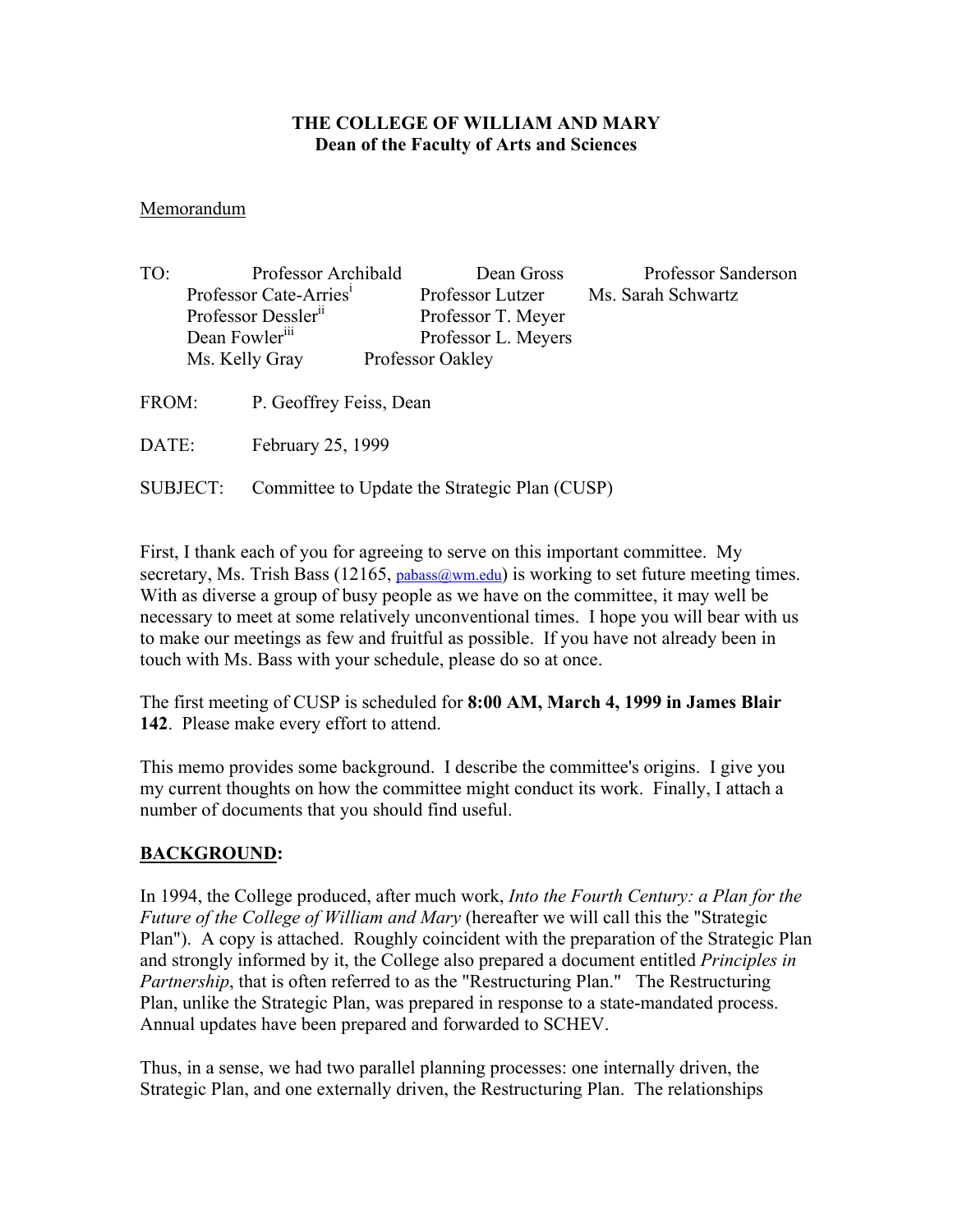between these two are often not obvious, but one thing is essential: they could be neither contradictory nor operate wholly independently of one another.

The importance of this history is that we now, once again, have two, parallel planning update processes underway. The first has been the subject of meetings since late in the fall; the second is the responsibility of this committee. How these two came to be and how they relate to one another is outlined below:

- 1. As an initial step in the Commonwealth's development of the 2000-2002 operating and capital budgets, the College, along with all state agencies, was asked to develop a strategic plan for the two biennia, 2000-2004. This plan (for convenience, I will call this the 2000-2004 Plan) must be approved by the Board of Visitors and completed by April 1999. In response to this, a committee consisting of the Provost, Vice-Presidents, Associate Provosts, Deans, four faculty, and one student has met for several months to prepare a draft that will go to a special March meeting of the Board of Visitors. This committee has revisited the 1994 Mission Statement of the College and the Planning Principles. The committee has been revising the 1994 plans in such a way as to meet the mandated format and expectations of the Budget Office but not to overstep boundaries or engage in discussion of issues that rightly belong in the purview of the deans and their faculties. A draft of the 2000- 2004 Plan should be available by the end of spring break.
- 2. Last summer, President Sullivan proposed that each academic unit revisit the 1994 Strategic Plan to determine what goals had been achieved, what goals might no longer be applicable, and what new goals we might wish to set for ourselves. The emphasis of his remarks was on updating the Strategic Plan, not planning anew. This is to be a bottom-up review of the 1994 Plan by the various stakeholders. The Faculty Affairs Committee of Arts and Sciences decided in January that this committee would conduct the review.

# **MISSION OF CUSP:**

CUSP will, on behalf of the faculty of Arts and Sciences, review the 1994 Strategic Plan and update relevant portions of that plan. These are, specifically, Section II: The Academic Program (p. 7-17, exclusive of paragraph E. The Libraries) and Section III.A: The Campus Community/The Faculty (p. 18-19).

CUSP will meet as often as required and may form such subcommittees as it wishes to complete this task by the end of the Spring semester. I will report, on behalf of CUSP, to the April and May Faculty of Arts and Science meetings on our progress and activities. The Dean will distribute the resulting Strategic Plan Update to the Faculty and will present it to higher administration at the appropriate time. CUSP will cease to exist once the planning update has been completed.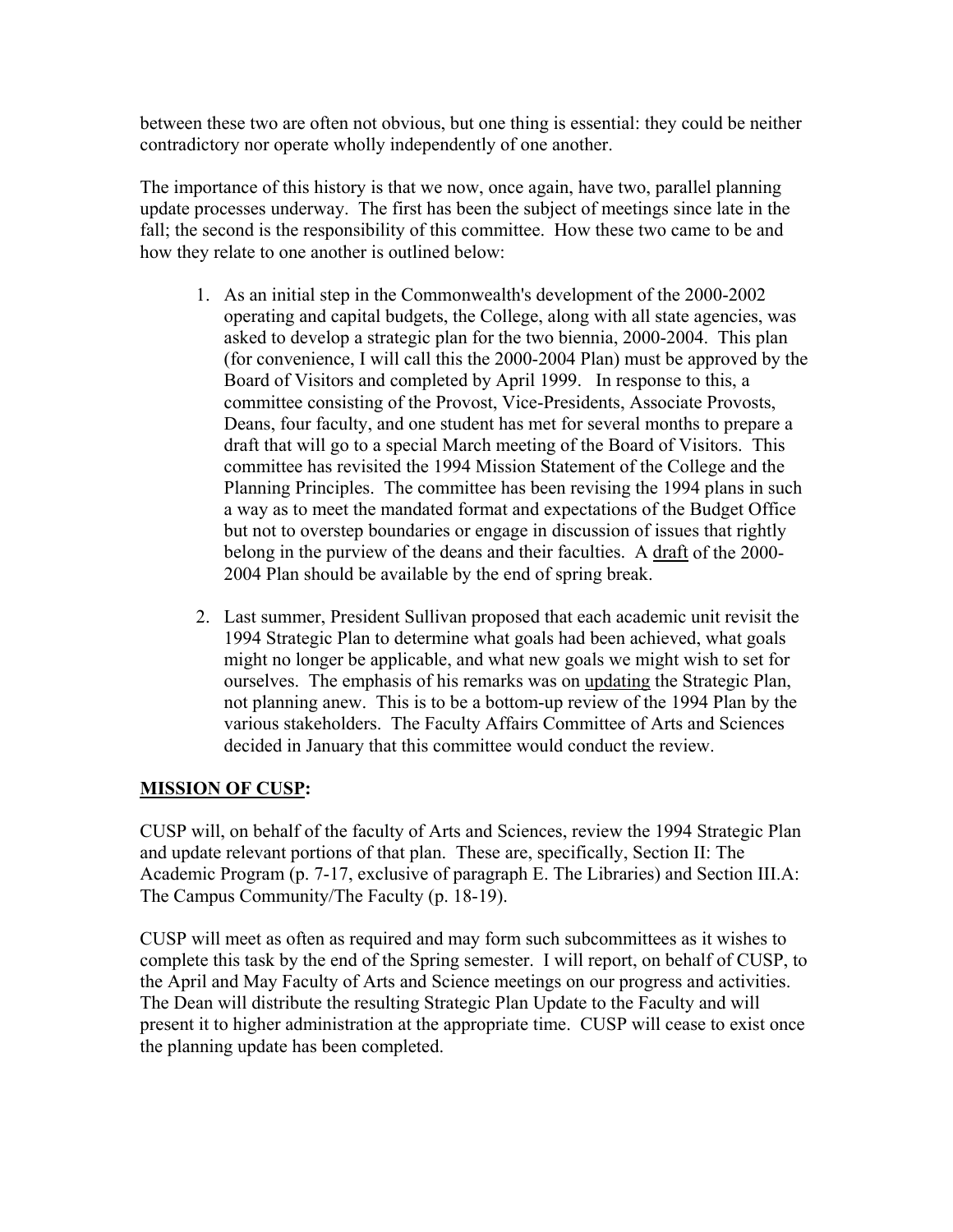## **CHARGE TO CUSP:**

CUPS will proceed by addressing a number of issues as outlined below. How many meetings each of these activities will take is unclear. I ask that for the **first meeting** you be prepared to discuss: 1) this charge and 2) the Vision described in #1 below. At that meeting, I will also introduce my thinking on items #2 and #3 and give assignments for the break.

1. The Vision Thing: To set the stage for this planning activity, it is essential that we share a common vision for the Arts and Sciences at the College. To guide discussion at our first meeting, I share the following statement in hopes that some version of this can provide context for subsequent discussions.

> In 2010, the College of William and Mary will be included on any knowledgeable short list of the best undergraduate liberal arts institutions in America. We will successfully compete for and retain the best students and faculty for all programs. Our graduates will be highly sought-after, liberally educated, and satisfied with their educational experiences. Each of our graduate programs will be competitive and nationally recognized.

- 2. SWOT: In addition to evaluating the existing documents, the committee will attempt a SWOT analysis (Strength, Weakness, Opportunity, Threat) for the next ten years in hopes that this will assist us in clarifying our strategic goals.
- 3. The 1994 Plan *Redevivus*: Each member should become familiar with the documents attached. The minutes of the 11/18/98, 12/15/98, and 1/5/99 meetings of the Provost's Planning Group (the group responsible for the 2000-2004 Plan) will, I believe, aid in understanding the context in which we will operate. More important, I ask that you review the individual goals in the Sections of the 1994 Strategic Plan cited above. Within the context of the unchanged Mission Statement of the College (Appendix I, p. 32), ask yourself:

Has this goal been met? If this goal has not been met, is it still relevant? If this goal has not been met and is still relevant, are the strategies identified still applicable? Are new strategies applicable? Are there new goals that should be addressed?

We will seek consensus answers to these questions.

4. Graduate Studies: The committee should pay particular attention to the draft white paper prepared by Dean Gross entitled, "Graduate Studies in Arts and Sciences: Beyond Restructuring." This should be considered in the context of Section II.C of the 1994 Plan.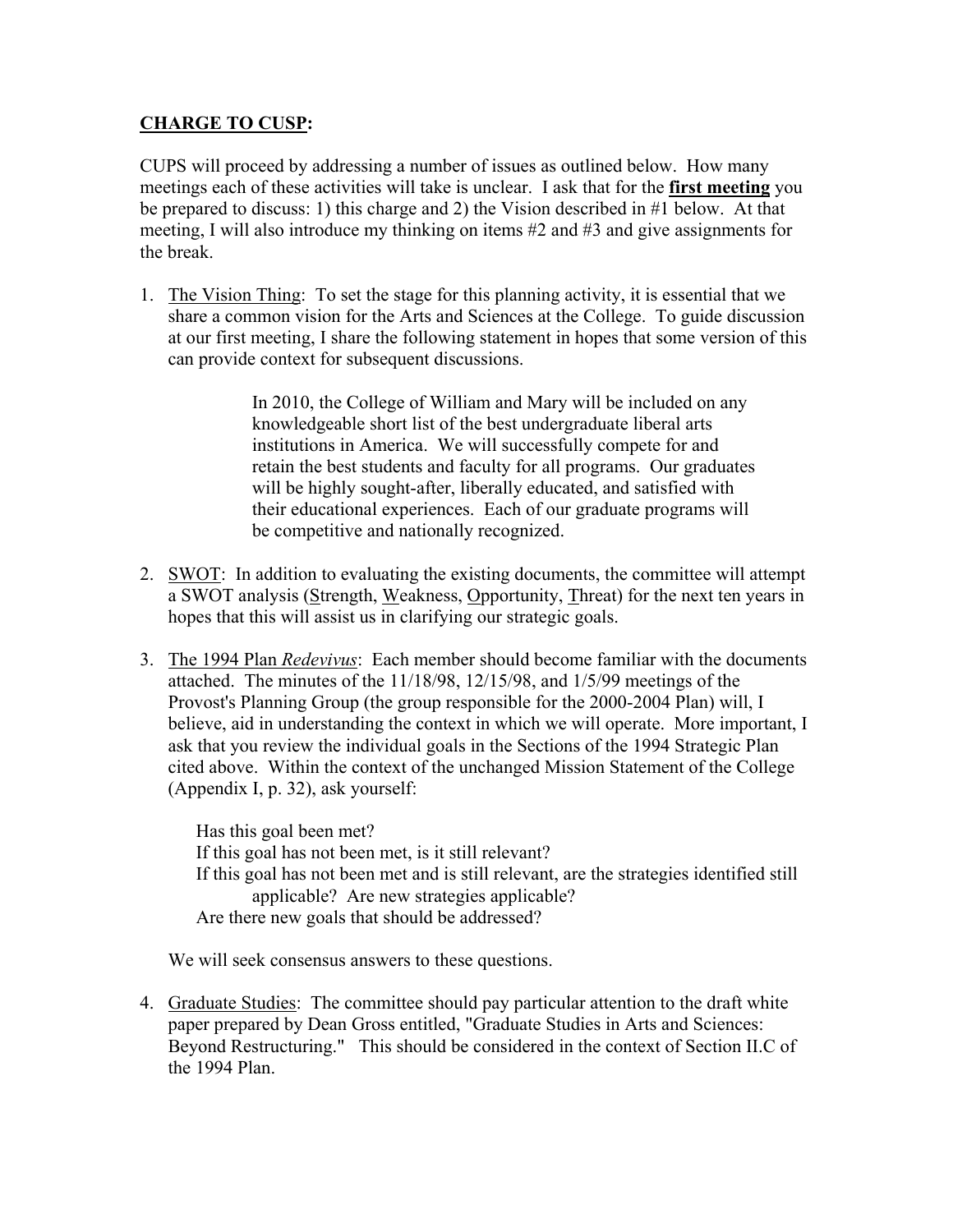- 5. Comparison of the A&S Update with the 2000-2004 Plan: Coincident with our review of the 1994 Plan, it will be important to assure ourselves that there are no inconsistencies between our goals and those of the 2000-2004 Plan. [I doubt this will occur given the general language in the 2000-2004 Plan, but we should make this comparison nonetheless.] This will not be easy to do given the March 17 and April transmittal dates for the 2000-2004 Plan to the Board of Visitors and Richmond, respectively.
- 6. The Intellectual Framework of A&S Initiatives: The day-to-day implementation of strategic plans requires many decisions. It is impossible and likely imprudent in a process such as this one to seek a level of detail whereby every specific initiative is described or foreseen. New resources as well as limitations to those resources are always poorly extrapolated from the present; unforeseen new faculty interests and opportunities require strategic agility and flexibility.

Far more important is creating a context or framework in which future discussions and decisions can be made. CUSP is not the charged with responsibility for specific programmatic initiatives. It should identify priorities and create a metric against which initiatives can be measured.

For discussion purposes, I tentatively and with some trepidation identify the following as frameworks for future, strategic decision-making:

- ♦ The philosophy and goals of the 1993 Final Report on the Undergraduate Curriculum will continue to guide A&S curricular decisions
- ♦ Existing academic disciplines must remain strong and be supported in such a way as to preserve current strengths in general and liberal education, in preprofessional preparation, and in graduate education where relevant
- ♦ A limited number of recognized, over-arching and interdisciplinary intellectual themes should determine responses to future initiatives. These hallmarks of the William and Mary undergraduate curriculum tentatively (subject to our deliberations) may include:
	- Internationalization of the curriculum
	- Interdisciplinary focus on environmental studies and sustainability
	- Education for a diverse, civil society
	- Emphases on cultural and area studies
	- Service to local, national, and international communities
	- The importance of the arts in the education of the whole person
	- Education of lifelong learners
	- Development of appropriate co-curricular and non-traditional learning options, e.g., service-learning, technologically mediated instruction, internships, and off-campus study
- 7. Aligning Arts and Sciences Development Priorities with the Updated Strategic Plan: As a final task, CUSP will look at the current A&S development priorities (copy